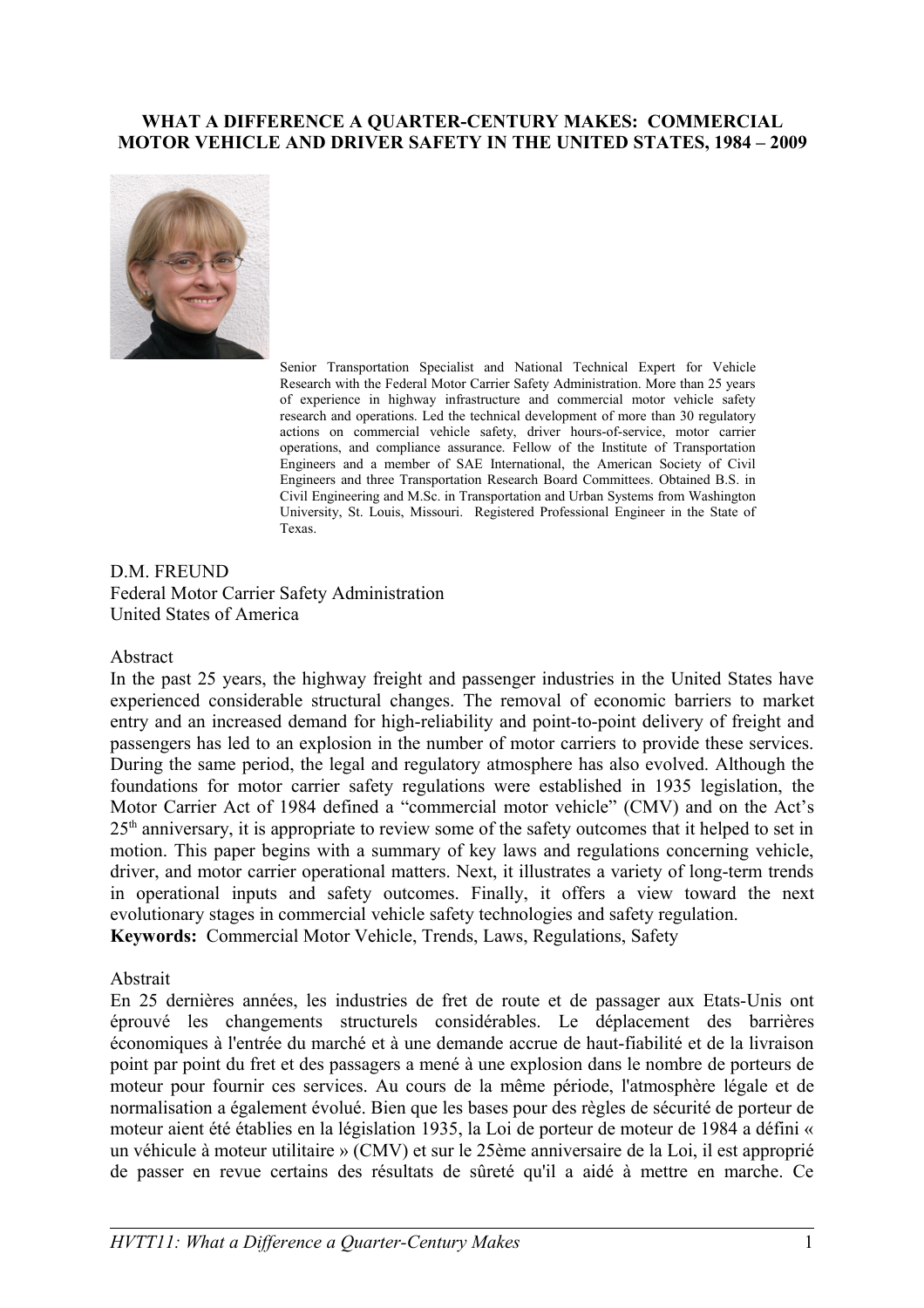document commence par un résumé des lois et des règlements principaux au sujet du véhicule, du conducteur, et des sujets opérationnels de porteur de moteur. Après, il illustre une série de tendances à long terme dans les entrées et les résultats opérationnels de sûreté. En conclusion, il offre une vue vers les prochaines étapes évolutionnaires en technologies de sûreté de véhicules utilitaires et règle de sécurité.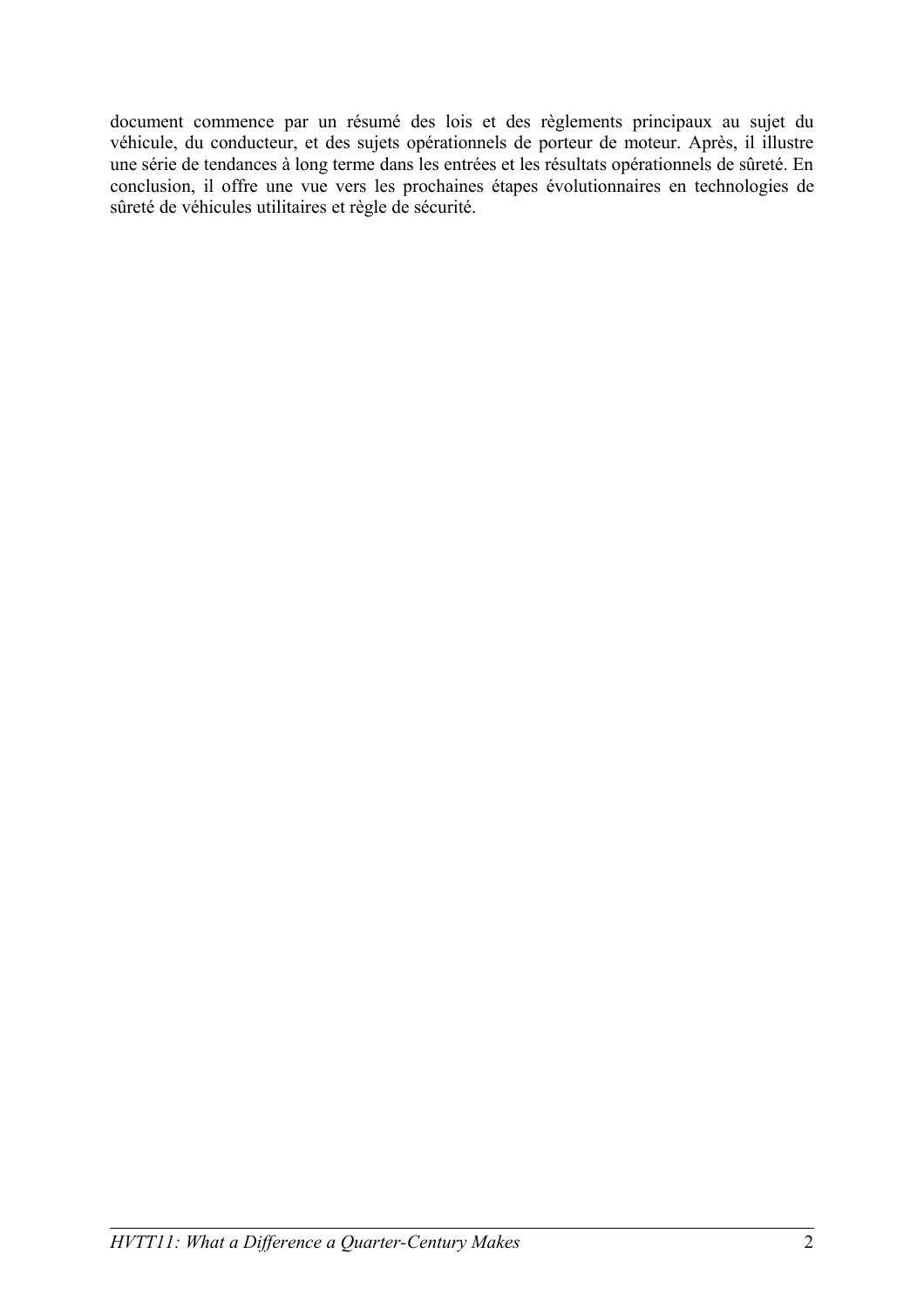#### **1. Laws: The Foundations**

Motor carrier safety oversight at the National level in the United States (U.S.) began with the Motor Carrier Act of 1935 (MCA). The MCA gave the Interstate Commerce Commission (ICC) the authority to regulate safety and business practices of for-hire motor carriers of passengers and of freight. The Department of Transportation Act of 1966 consolidated safety oversight of vehicles and motor carriers. In the 1980s, a series of laws lowered barriers to entry for new motor carriers, set minimum insurance levels for passenger motor carriers, and authorized grants for States (the Motor Carrier Safety Assistance Program (MCSAP)) to enable them to develop programs to enforce Federal and compatible State CMV safety rules.

The 1982 Surface Transportation Assistance Act formed the basis for Federal regulation of CMV dimensions. Among other things, this Act changed the law from regulating maximum vehicle length to regulating the length of trailers. Because it was no longer necessary to limit the length of truck-tractors, the predominant tractor configuration shifted from the shortwheelbase cab-over-engine type to the conventional engine ahead of the cab type.

The Motor Carrier Safety Act of 1984 (MCSA) was the first fundamental revision of the motor carrier safety statutes. Among other things, it directed the U.S. Department of Transportation (USDOT) to establish minimum vehicle and operational standards, increase fines, and strengthen administrative enforcement processes. It also required States to implement compatible safety regulations, including requiring annual inspections of CMVs.

Several other laws enacted in the 1990s and 2000s had profound influences on both the structure and content of motor carrier safety regulations. Foremost among these was the Commercial Motor Vehicle Safety Act of 1986, establishing the Commercial Driver's License (CDL) Program. A provision of the 1990 Sanitary Food Transportation Act prohibited motor carriers of passengers and hazardous materials from operating if their compliance reviews resulted in unsatisfactory safety ratings. The 1995 ICC Termination Act abolished the ICC and most of the commercial regulations that were still in place at that time. The 1998 Transportation Equity Act for the 21st Century (TEA-21) bolstered motor carrier safety enforcement authority, promoted performance-based activities and flexibility for safety grants to States, and funded improvements to information systems supporting national safety activities. The Motor Carrier Safety Improvement Act of 1999 (MCSIA) delegated responsibility for motor carrier safety to a new USDOT agency, the Federal Motor Carrier Safety Administration (FMCSA). FMCSA began operations on January 1, 2000.

The 2005 Safe, Accountable, Flexible, Efficient Transportation Equity Act: A Legacy for Users (SAFETEA-LU) is the most recent multi-year legislation. Although it focuses primarily on driver safety matters (such as improved oversight of driver physical (medical) qualifications, modernization of CDL information systems, and allowing access to parts of the FMCSA databases to private-sector driver screening services), it also addresses private-carrier insurance and the safety of intermodal container chassis vehicles.

## **2. Driver Regulations**

## **2.1 Defining Commercial Motor Vehicles**

The MCA broadly defined "motor vehicle" to include any self-powered or towed vehicle used on highways, except those operating on rails. In 1975, vehicles with a gross vehicle weight rating (GVWR) or gross weight of 10,000 pounds or less were defined as "lightweight vehicles" and were largely exempted from the regulations. In 1984, the MCSA defined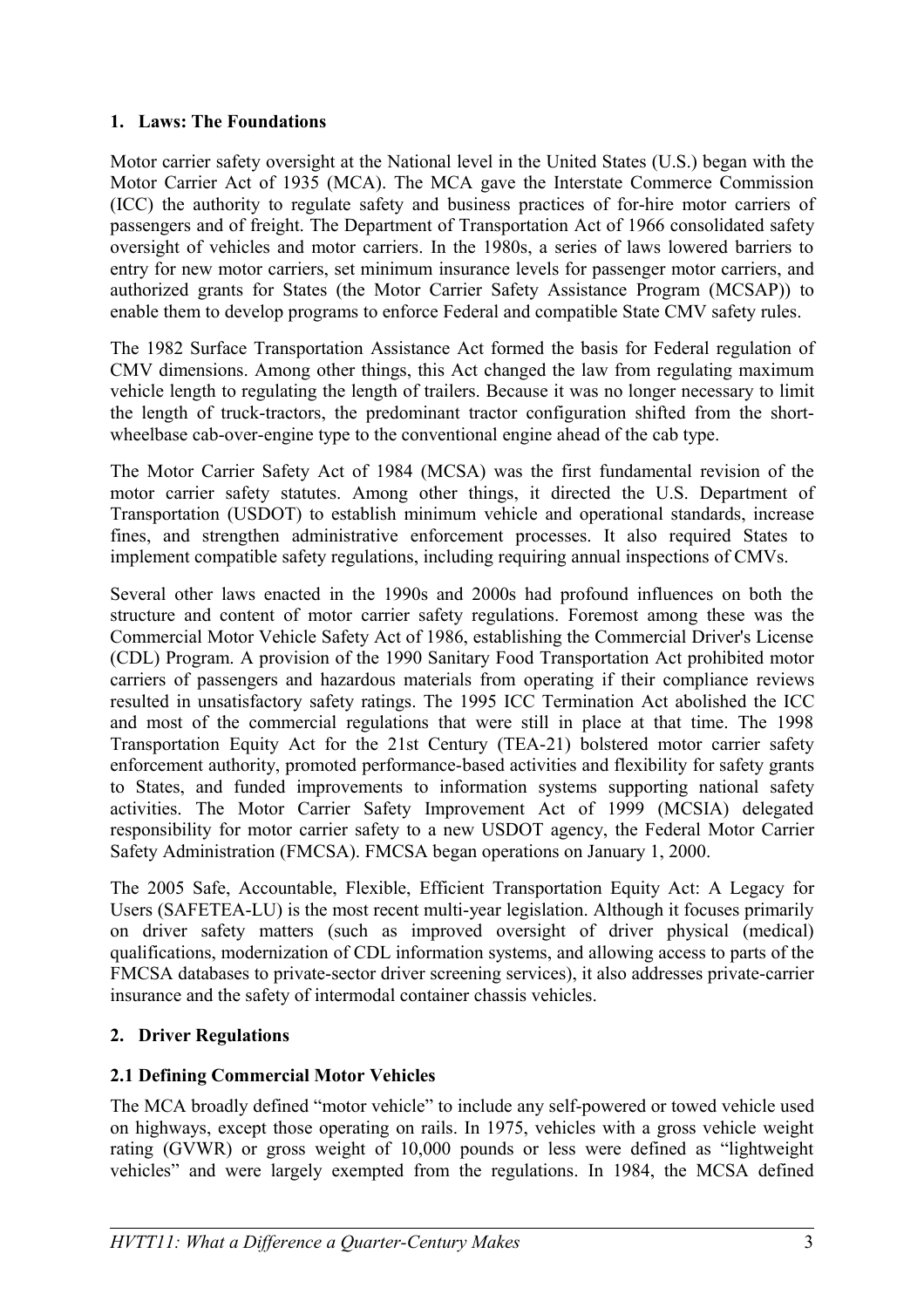"commercial motor vehicle" as "any self-propelled or towed vehicle used on highways in interstate commerce to transport passengers or property if such vehicle has a gross vehicle weight rating of 10,001 or more pounds." TEA-21 redefined "CMV" to use the gross vehicle weight rather than the rating.

# **2.2 Identifying Motor Carriers**

Knowledge of the characteristics of the individual motor carriers that comprise it, including the types of cargo transported, numbers and types of CMVs (trucks, tractors, trailers, passenger vehicles) used, number of drivers, and types of operations, is necessary for an oversight agency to manage its resources. Although carriers' operations may change substantially over time, updates were only required to be reported fairly recently. A 1988 rule required carriers to file a Motor Carrier Identification Report, Form MCS-150, within 90 days of starting operations. A 1998 regulation changed the timing of filing the Form MCS-150. Carriers now had to file it before commencing operations. MCSIA, however, called for a biennial update, and the Agency implemented this provision in March 2001.

# **2.3 Driver Licensing: CDL and Companion Regulations**

As late as the 1980s, some States allowed any person licensed to drive an automobile to legally drive a tractor-trailer or a bus without having their driving skills tested in a representative vehicle. Additionally, many drivers obtained licenses from multiple States, allowing them to hide or spread out their driving convictions and continue to drive. The CMV Safety Act of 1986 established minimum national standards for States to use to license CMV drivers. FMCSA (then called the Federal Highway Administration (FHWA) Office of Motor Carrier Safety) was given the responsibility to develop, monitor, and ensure compliance with the CDL standards and for the Commercial Driver's License Information System (CDLIS).

A series of final rules issued from 1987 through 1989 implemented the CDL program. Since April 1, 1992, drivers have been required to hold a valid CDL if they operate in interstate, intrastate, or foreign commerce and drive one of the following types of CMVs:

- Class A: Any combination of vehicles with a GVWR of 26,001 or more pounds (11,819 kilograms) provided the GVWR of the vehicle(s) being towed is in excess of 10,000 pounds (4,545 kilograms).
- Class B: Any single vehicle with a GVWR of 26,001 or more pounds (11,819 kilograms) or any such vehicle towing a vehicle with a GVWR not in excess of 10,000 pounds (4,545 kilograms).
- Class C: Any single vehicle, or combination of vehicles, that does not meet the definition of Class A or Class B but is designed to transport 16 or more passengers, including the driver, or is placarded for hazardous materials.

The Agency revised the CDL regulations in July 2002 to implement several MCSIA provisions. These revisions included the addition of several types of serious traffic violations that could lead to a driver's CDL being suspended and the imposition of stricter requirements on States for verifying CDL applicants' previously-issued drivers' licenses.

# **2.4 Controlled Substances and Alcohol Prohibitions**

A prohibition against operating a motor vehicle while under the influence of alcohol was included in the ICC's initial safety regulations in 1937. The regulations were revised in 1970 to extend the prohibition to include narcotics, amphetamines, and other dangerous substances and to strengthen the alcohol prohibition by prohibiting alcohol consumption within 4 hours before going on duty or operating a motor vehicle.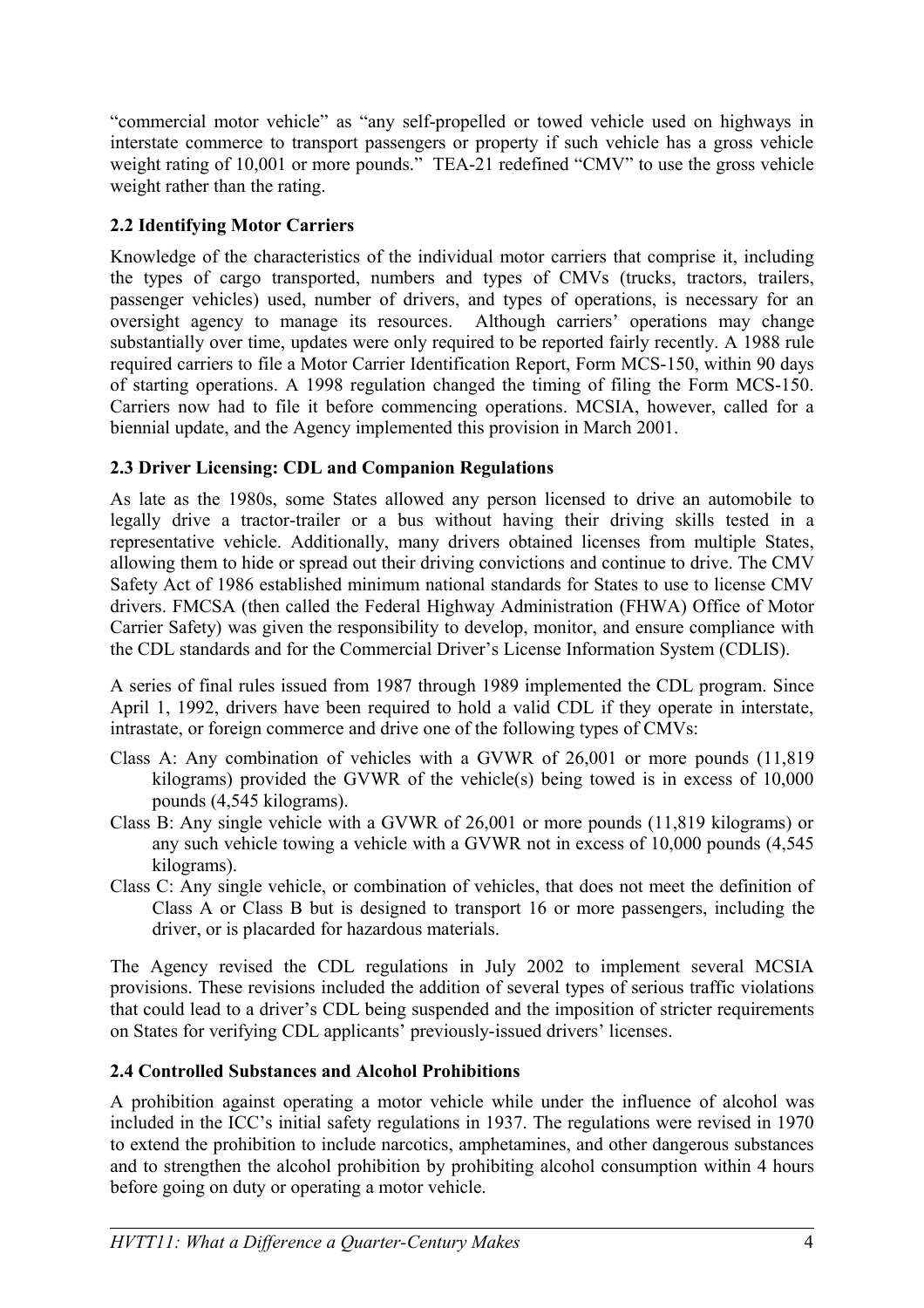Responding to legislative direction in the 1986 MCSA and the 1986 Anti-Drug Abuse Act, the regulations were revised in 1988 to require driver disqualification if a driver's blood alcohol concentration (BAC) level is 0.04 percent or higher. Drivers with BAC at any measurable level were to be placed out-of-service (OOS) for 24 hours. The Agency added anti-drug programs, including driver drug testing, in a November 1988 final rule. This rule applies to safety-sensitive employees, CDL drivers, and people who assign drivers to operate CMVs. Rules issued in December 2000 and January 2001 addressed changes in drug testing technology and USDOT-wide procedures.

Current controlled substances and alcohol regulations focus on working relationships between CMV drivers and motor carriers and do not address when a driver receives a verified-positive test but subsequently leaves the carrier. An ongoing FMCSA rulemaking, expected to be completed in mid-2010, would create a central database for verified-positive test results and driver refusals to submit to testing.

## **2.5 Prohibition on Radar Detector Use**

A final rule published in December 1993 banned the use of radar detectors in all CMVs. The rulemaking responded to a 1990 petition filed by eight safety, law-enforcement, and motor carrier industry organizations and to Congressional direction in the 1992 USDOT Appropriations Act.

# **2.6 Safety Performance History of New Drivers**

A March 2004 final rule expanded the safety performance history data that new or prospective employers must obtain for applicants seeking employment as a CMV driver. Carriers must request, and former motor carrier employers must provide, general driver identification and employment verification and information regarding accidents involving the driver over the previous three years. USDOT-regulated employers must also seek information on driver violations of alcohol and controlled substances prohibitions. The rule responded to a provision in the 1994 Hazardous Materials Transportation Authorization Act.

# **2.7 Medical Certification and CDL**

The physical qualifications required for CMV drivers, part of the ICC's original regulations, have undergone numerous revisions over the years. However, they were not linked to the process of issuing a driver's license. Responding to direction in MCSIA, a December 2008 final rule linked certification of a driver's physical qualification requirements with those for issuance of a CDL. This rule will help prevent medically unqualified drivers from operating CMVs by providing State licensing agencies with a means to identify interstate CDL holders who are unable to obtain a medical certificate, and by serving as a deterrent to drivers submitting falsified medical certificates. States must comply by January 2012, and drivers must comply by January 2014.

## **2.8 CDL Learner's Permit**

Responding to direction provided in TEA-21, SAFETEA-LU, and the SAFE Port Act of 2006, FMCSA has proposed additional revisions to the knowledge and skills testing standards of the CDL program. These would establish new minimum Federal standards for States to issue commercial learner's permits. A final rule is under development.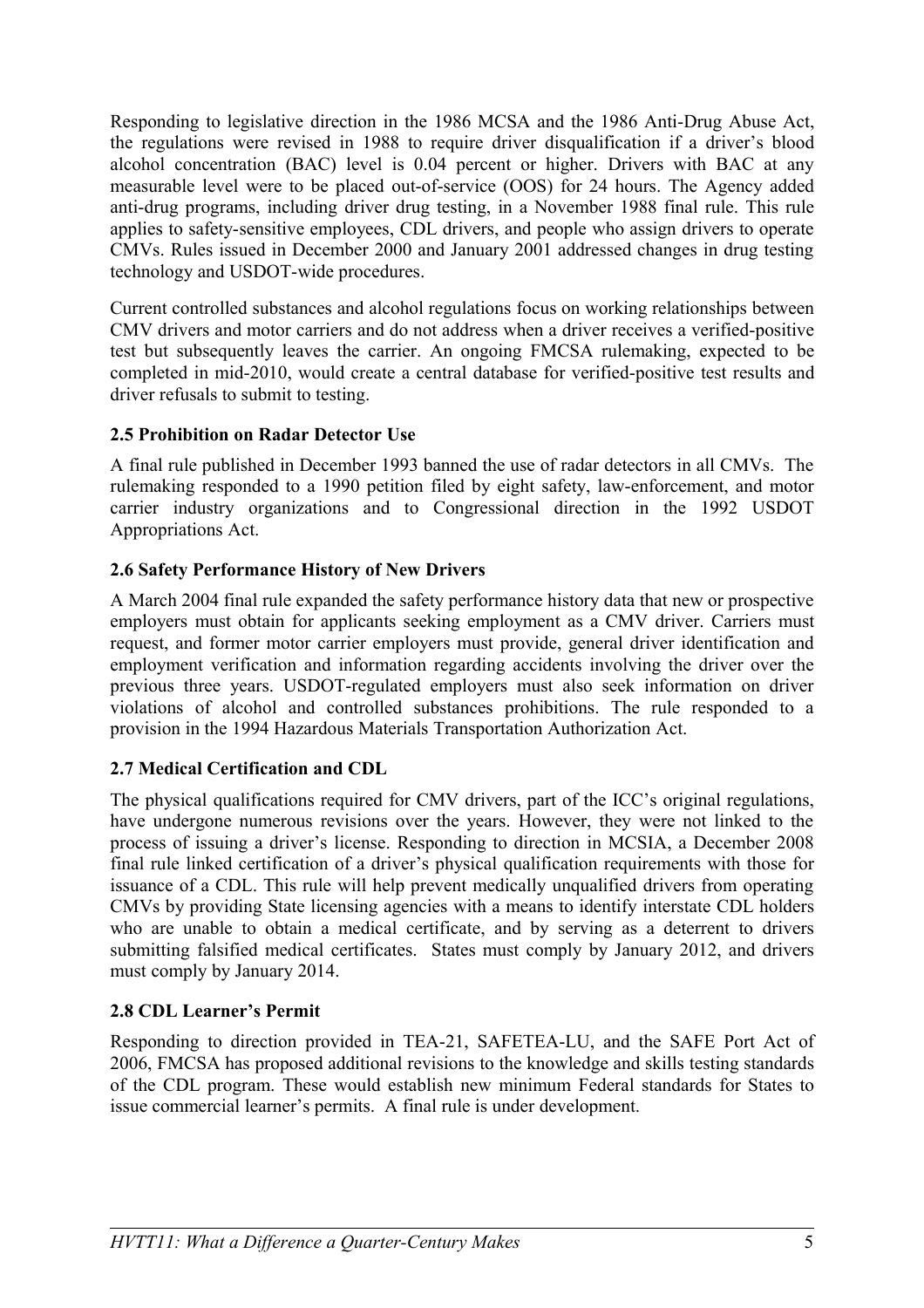## **2.9 Entry-Level Driver Training**

In May 2004, FMCSA published a final rule entitled, "Minimum Training Requirements for Entry-Level Commercial Motor Vehicle Operators." The requirements covered four topics: driver medical qualification and drug and alcohol testing; driver hours of service rules; wellness; and whistleblower protection. Safety advocacy groups challenged the regulation in Federal court. In December 2007, FMCSA proposed to require behind-the-wheel and classroom training for persons who have a CDL. A final rule is under development.

## **2.10 Hours of Service (HOS)**

The first regulations, issued in 1938, set a maximum limit of 10 hours of driving in a 24-hour duty period, required an 8-hour off-duty period, and allowed a maximum of 60 hours on-duty in any seven-day period or 70 hours in any eight-day period. The first substantive changes were made in 1962 and 1963, eliminating the 24-hour window. Instead, driving was prohibited after a driver had been on-duty more than 15 hours following eight consecutive hours off-duty.

The 1995 National Highway System Designation Act created several exemptions from the HOS regulations. The Act exempted local transporters of crops and farm supplies from the regulations during planting and harvesting seasons, and allowed drivers of utility service vehicles, ground water well-drilling rigs, and vehicles transporting construction materials and equipment to "reset" their 60- or 70-hour period after a minimum of 24 hours off-duty. SAFETEA-LU added additional exemptions and made drivers of utility-service vehicles completely exempt from Federal and State HOS regulations.

In April 2003, FMCSA made substantial revisions to the HOS regulations. The Agency raised the driving limit to 11 hours. The minimum off-duty period was raised to 10 hours. Driving could not be done after the  $14<sup>th</sup>$  consecutive hour on-duty, and the cumulative 60 and 70-hour limits could be "reset" with a minimum 34-hour off-duty period. Various safety advocacy and drivers' organizations challenged the rule twice in Federal court, and the Agency revised several elements in 2005 and 2007. After a third challenge, the FMCSA committed to making a third revision. This revision is under development.

A 1988 regulation permitted the use of automated HOS on-board recording devices. Rulemaking is in progress to update technical standards for these devices and to require motor carriers that FMCSA has found to have serious HOS-noncompliance to use them.

## **3. Equipment Regulations**

The ICC did not update its initial body of vehicle and equipment regulations until the 1940s and 1950s. However, a quarter-century of research and rulemakings begun in the 1980s has resulted in a large body of safety regulations that has generated significant positive results.

# **3.1 Three-point occupant restraints**

Krall's (1993) extensive discussion of cooperative industry-government safety studies and trends in heavy-truck safety outcomes included a special focus on three-point occupant restraints in heavy trucks. Although regulations for trucks and buses called for either Type 1 (lap belt) or Type 2 (combination pelvic and upper-torso) restraints, Krall noted that U.S. truck manufacturers began providing Type 2 restraints as standard equipment in model year 1990 trucks. His analysis showed occupant-restraint use increasing from about 6 percent in the early 1980s to over 55 percent in 1991. Stronger State laws requiring use of occupant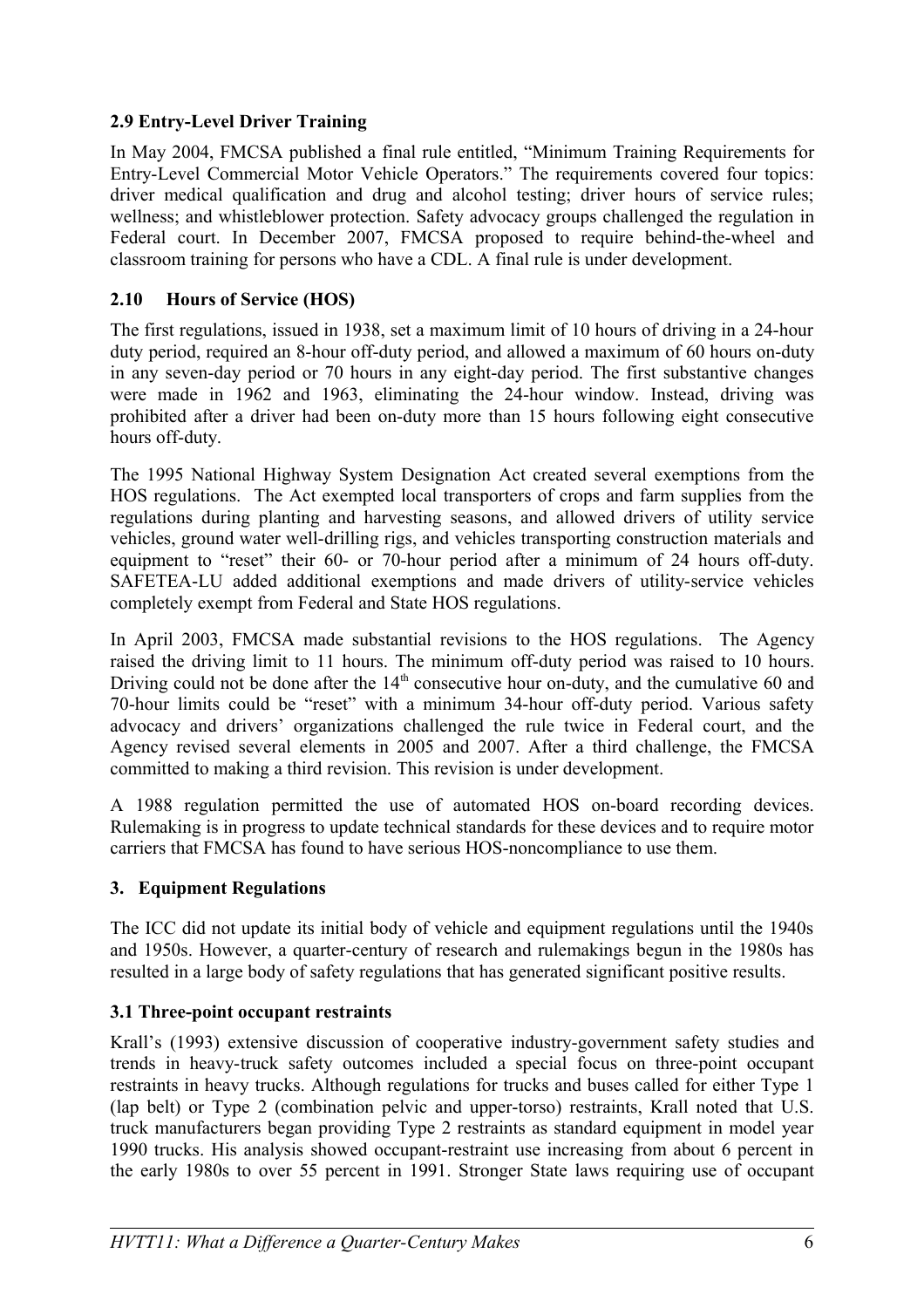restraints and considerable public outreach by government and industry have raised the national average CMV driver usage rate to 72 percent as of 2008.

## **3.2 Automatic Brake Adjusters and Brake Adjustment Indicators**

Proper brake adjustment is critical to safe CMV operation. Out-of-adjustment brakes cannot develop the retardation force designed into the vehicle's brake system which increases stopping distances and leads to or worsens collisions.

In October 1992, National Highway Traffic Safety Administration (NHTSA) issued a final rule to require automatic brake adjusters (ABAs) on hydraulic- and air-braked CMVs, and brake adjustment indicators (BAIs) on air-braked vehicles with external adjustment mechanisms. Even though the Agency had not conducted research specifically on BAIs, NHTSA believed that they would help address the brake adjustment problem by making it easier for drivers and maintenance personnel to check brake-adjustment status, to do it more frequently, and to more readily troubleshoot and correct deficiencies.

FHWA issued a companion rule in September 1995 to require the use of ABAs on air- and hydraulic-braked CMVs and BAIs on CMVs with external adjustment mechanisms manufactured on or after the effective dates of the NHTSA's regulations.

## **3.3 Antilock Brake Systems (ABS)**

Braking systems for newly manufactured highway CMVs were one of NHTSA's earliest safety concerns. Rulemaking was initiated in October 1967. In 1971, NHTSA published a rule that included stopping distance provisions, as well as a "no lockup" provision intended to minimize skidding, spinning, and jackknifing. In 1978, responding to a lawsuit filed by a major truck manufacturer and two industry associations, the United States Court of Appeals for the 9th Circuit invalidated several provisions of Federal Motor Vehicle Safety Standards (FMVSS) No. 121, including the stopping distance and "no lockup" provisions.

After conducting extensive performance and fleet tests of ABS in the 1980s and early-1990s, NHTSA published a final rule in March 1995. Air-braked truck-tractors had to comply by March 1, 1997; air-braked trailers, converter dollies, single unit trucks, and buses had to comply by March 1, 1998; and hydraulic-braked trucks and buses had to comply by March 1, 1999. In May 1998, FHWA amended the Federal Motor Carrier Safety Regulations (FMCSRs) to cross-reference these FMVSS requirements for new CMVs and to require motor carriers to maintain the ABSs on these vehicles.

## **3.4 Rear Impact Guards**

Most collisions that involve a passenger vehicle colliding into the rear of a CMV trailer result in underride because of the differences in the height of the trailer bed and the hood and chassis of the passenger vehicle. These collisions often result in severe injuries and fatalities to passenger vehicle occupants due to passenger compartment intrusion.

The first Federal rules concerning heavy vehicle rear truck and trailer underride protection were published in 1952. Rulemaking efforts to improve rear underride protection started in the late 1960s but were discontinued in 1971 because of concerns that safety benefits would be less than implementation costs. Six years later, in response to a petition from the Insurance Institute for Highway Safety and a Congressional hearing, a comprehensive research program was initiated. The results of this research led to a solution that addressed both energy absorption, which reduces occupant accelerations by allowing the guard to "give," and limited underride, reducing the possibility of passenger compartment intrusion.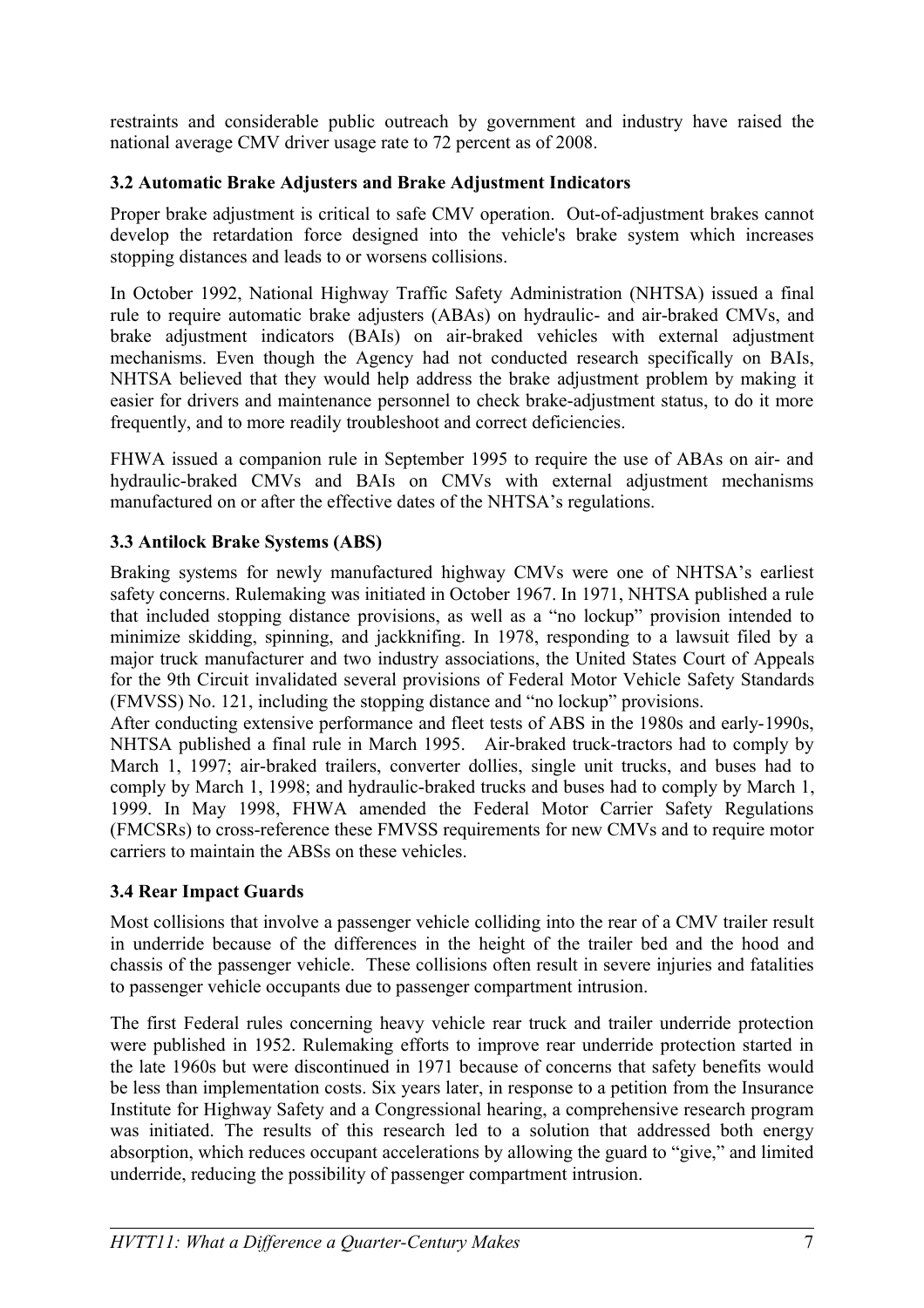In January 1996, NHTSA issued a final rule establishing new safety standards for rear impact guards and rear impact protection. The rules specified performance requirements for the guards and required them to be installed on most trailers and semitrailers manufactured on or after January 26, 1998. FHWA's published its companion rule for in-service vehicles in September 1999.

## **3.5 Trailer Conspicuity**

A key "rule of the road" is "to see and be seen." One way to improve the visibility of trailers, particularly at night, is to improve their "conspicuity" by using retroreflective materials.

NHTSA initiated an extensive laboratory and field research program in 1980, and Congress set a one-year deadline in the Motor Carrier Act of 1990 for a rule to be issued on this subject. NHTSA published a final rule in December 1992, requiring compliance a year later. The rule required virtually all trailers with an overall width of 80 inches (2,032 mm) or more and a GVWR greater than 10,000 pounds (4,545 kilograms) to be equipped with either red-andwhite retroreflective sheeting or reflex reflectors on the sides and rear.

The FMCSRs require that all lighting devices on CMVs placed in operation after March 7, 1989, meet NHTSA's requirements in effect when the vehicle was manufactured, so the FMCSRs automatically incorporate the NHTSA rule. FHWA began to develop a rule for retrofitting of trailers already in use. Again, Congress expressed an interest, and TEA-21 set a deadline for this final rule. FHWA published its rule in March 1999. It provided a two-year phase-in period for trailers to allow motor carriers to complete retrofitting at routine maintenance intervals. For motor carriers that had been using alternative conspicuity treatments before NHTSA's final rule was published, FHWA provided a 10-year phase-in period for replacing them with colors and patterns conforming to new vehicle requirements.

A NHTSA post-implementation study found that the conspicuity rule reduced side- and rearimpact crashes of other vehicles into trailers by 29 percent, reduced fatal and injury crashes in dark conditions by 44 percent, and reduced crashes into flatbed trailers by 55 percent.

## **3.6 Cargo Securement**

Performance-based cargo securement regulations have been part of U.S. CMV safety regulations since 1973. A rule issued that year provided four broad options for cargo protection: devices on the sides and ends of the vehicle; tiedown assemblies; special securement methods for metal coils and other metal articles; and other means "similar to, and at least as effective." A 1994 revision, made in response to a petition from the Commercial Vehicle Safety Alliance (CVSA), revised cargo securement device performance requirements from a "static breaking strength" basis to a "working load limit" (WLL) basis. The WLL concept provided a better-defined factor of safety and made the regulations easier to enforce because WLL is commonly marked on the devices.

A second major revision to the regulations, published in September 2002, reflected the results of a cooperative Canada-U.S. comprehensive research program. Among other things, the new rule added numerous commodity-specific requirements for certain items considered particularly challenging to secure properly, including logs, dressed lumber, paper rolls, concrete pipe, and heavy vehicles and machinery. A June 2006 revision clarified technical points and added additional commodity-specific regulations.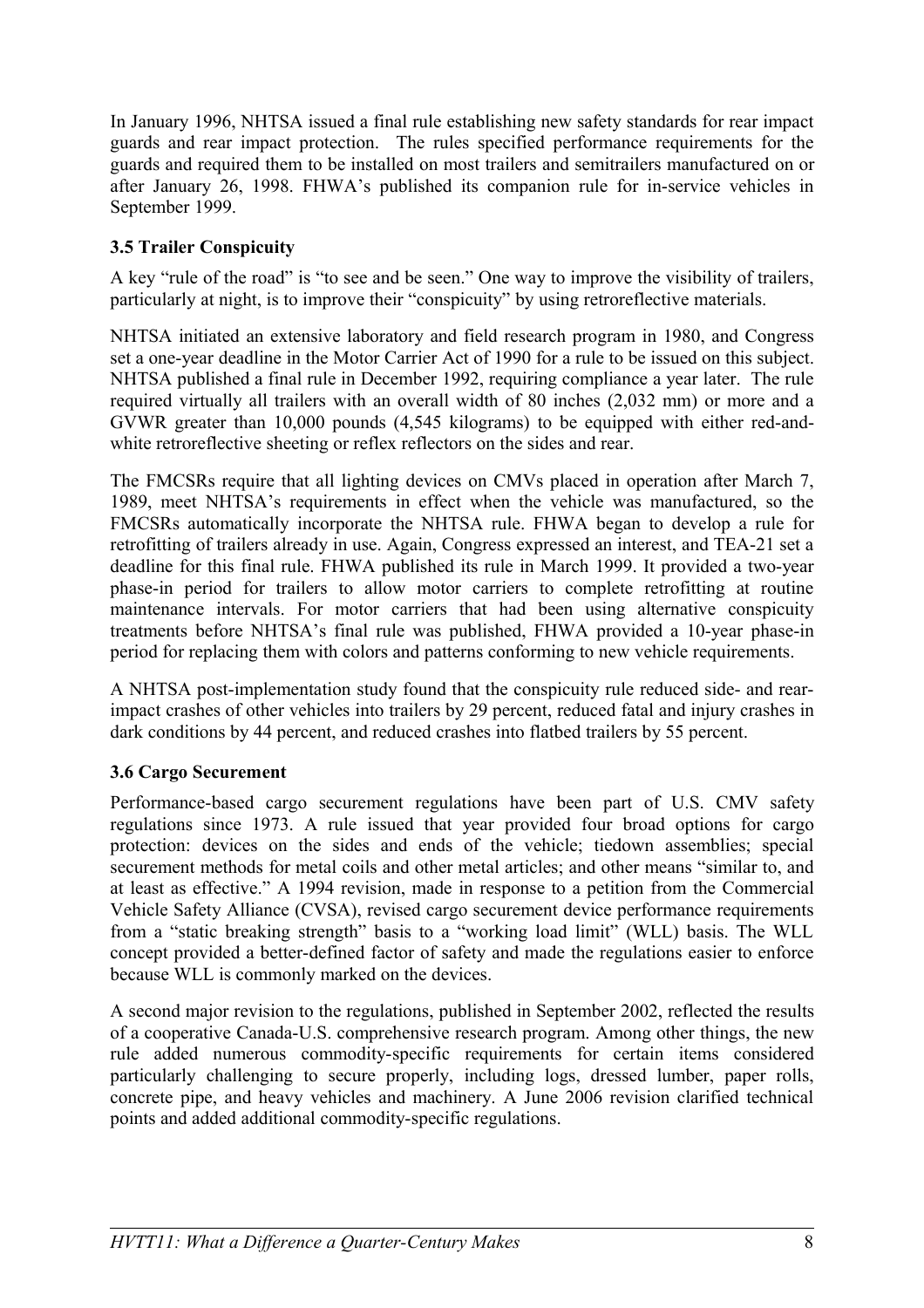## **3.7 CMV Stopping Distance**

A rule published in July 2009 was the first revision on this subject since the early 1970s. It amends the Federal new vehicle standard for air brake systems by reducing stopping distance by 30 percent compared to previous levels. Most truck-tractors, when loaded to their GVWR and tested from a speed of 60 miles per hour, must stop in not more than 250 feet. Once all truck-tractors are equipped with brakes meeting the new requirements, NHTSA anticipates that 227 lives will be saved and 300 serious injuries will be prevented each year.

## **3.8 The Future: Motorcoach Safety**

In November 2009, after several severe multi-fatality crashes, USDOT issued a Motorcoach Safety Action Plan to improve vehicle safety design and driver and carrier oversight. The Agency also plans to propose a requirement in 2010 for installation of lap/shoulder belts in newly manufactured motorcoaches at all driver and passenger seating positions.

## **4. Motor Carrier Operational Oversight**

FMCSA provides safety data, including national and State crash statistics, current analysis results, and detailed motor carrier safety performance data to the industry and the public. This data helps Federal and State enforcement officials to more effectively focus their efforts on target inspections and investigations on higher-risk carriers, vehicles, and drivers.

## **4.1 Changes in Accident Reporting Requirements**

Tracking accidents involving CMVs has historically been a key element of motor carrier safety oversight. The ICC first began to require motor carriers to submit accident reports in 1962. Over the years, the "reportable accident" criteria changed. The most significant change, in September 1972, established specific criteria for a reportable accident such as property damage above a certain dollar threshold, injuries requiring medical attention other than first aid at the accident scene, or a death.

In February 1992, all Federal agencies requested comments on regulations that the public viewed as slowing economic growth, unnecessary, unnecessarily burdensome, or unnecessarily costly and complex. A popular subject for USDOT was to change the reporting regulations for CMV-involved accidents. A February 1993 final rule replaced the dollar amount threshold for "property damage only" accidents with a "disabling damage" criterion. It also eliminated the requirement for motor carriers to submit accident reports in favor of reports submitted by State safety agencies.

Since mid-2004, FMCSA has actively monitored the completeness, accuracy, and timeliness of State-submitted accident and vehicle inspection data. Data quality reports are updated quarterly and individual measures and trends are posted on a public FMCSA website, <http://www.fmcsa.dot.gov/facts-research/art-safety-progress-report.htm>.

# **4.2 MCSAP: A Safety Assurance Partnership**

FMCSA relies on partnerships with State governments to provide additional CMV safety resources. To this end, the Agency administers the MCSAP Federal grant program to provide States with financial assistance to hire staff and implement strategies to enforce State laws and regulations compatible with the FMCSRs and Hazardous Materials Regulations. Although MCSAP funds are primarily used to conduct roadside inspections, funds also are used to enable States to assist FMCSA in performing on-site compliance reviews of established motor carriers and safety audits of "new entrant" motor carriers.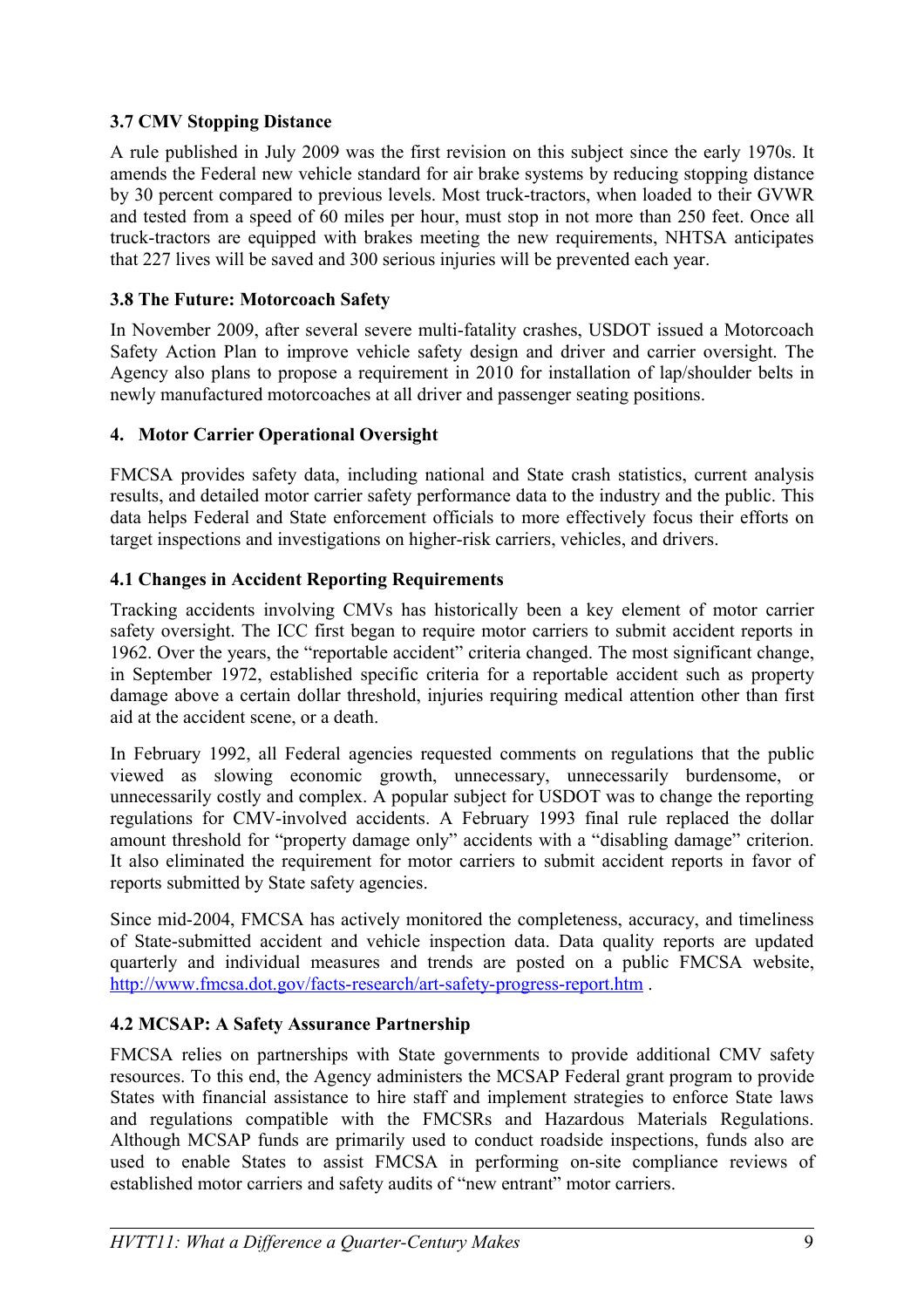Safety inspectors who perform roadside inspections must meet certain minimum Federal qualifications and must be periodically recertified. Inspections are performed according to the North American Standard Uniform Driver-Vehicle Inspection Procedure, developed in cooperation with CVSA, an association of State, Provincial, and Federal officials responsible for the administration and enforcement of motor carrier safety laws in the United States, Canada, and Mexico. Serious violations discovered during an inspection, likely to cause an accident or breakdown of the vehicle, can result in a driver or vehicle being placed OOS. These OOS violations must be corrected before the affected driver or vehicle can return to the road. In 2008, nearly 3.5 million roadside inspections were conducted.

In March 2000, FMCSA revised the MCSAP to comply with Congressionally mandated provisions of TEA–21. These new rules required States to develop performance-based plans reflecting national priorities and goals and added incentive-based funding.

## **4.3 Assessing Motor Carrier Safety Fitness**

Since late 1989, the Agency has quantified motor carriers' safety performance using Safety Fitness Rating Methodology (SFRM). Six factors make up the SFRM: General, Driver, Operational, Vehicle, Hazardous Materials, and Accidents.

The Safety Status Measurement System (SafeStat) is an automated analysis system developed for the FMCSA. It combines current and historical safety performance data to quantify the relative safety fitness of interstate motor carriers, enabling FMCSA to deploy resources so it can focus on carriers posing the greatest safety risk. SafeStat uses up to 30 months of data to evaluate the relative safety status of individual motor carriers with respect to the overall motor carrier population. Results of four analytic Safety Evaluation Areas (accident, driver, vehicle, and safety management assessments) form an overall SafeStat score.

#### **4.4 Consequences of Outcomes**

Responding to a provision in the 1990 MCSA, FMCSA issued a rule in August 1991 prohibiting motor carriers with unsatisfactory safety ratings from operating CMVs to transport hazardous materials in quantities requiring the vehicle to bear a placard or more than 15 passengers including the driver. A motor carrier facing an unsatisfactory rating has 45 days to improve its safety of operations. If it does not, it must cease interstate operation.

TEA-21 strengthened the authority of the Secretary of Transportation to order unsafe motor carriers (not only those transporting hazmat or passengers) to cease operations. An August 2000 final rule implemented that motor carriers of general freight have 60 days to improve the safety of their operations after the Agency makes a determination of "unfitness."

A December 2000 final rule, responding to a provision of MCSIA, prohibits motor carriers from operating in interstate commerce if they do not pay civil penalties assessed by the FMCSA. The prohibition begins on the 91st day after payment date or a missed payment. The law and regulation exempt carriers operating under Chapter 11 of the U.S. Bankruptcy Code.

## **4.5 A Special Case: New Entrant Motor Carriers**

Between 40,000 and 50,000 new entrant motor carriers begin operating CMVs each year. Because studies indicated that new motor carriers had a much higher rate of non-compliance with basic safety management requirements, MCSIA called for increased oversight of new entrants. FMCSA's May 2002 New Entrant regulations establish an 18-month monitoring period for these new entrants. Motor carriers that do not maintain adequate safety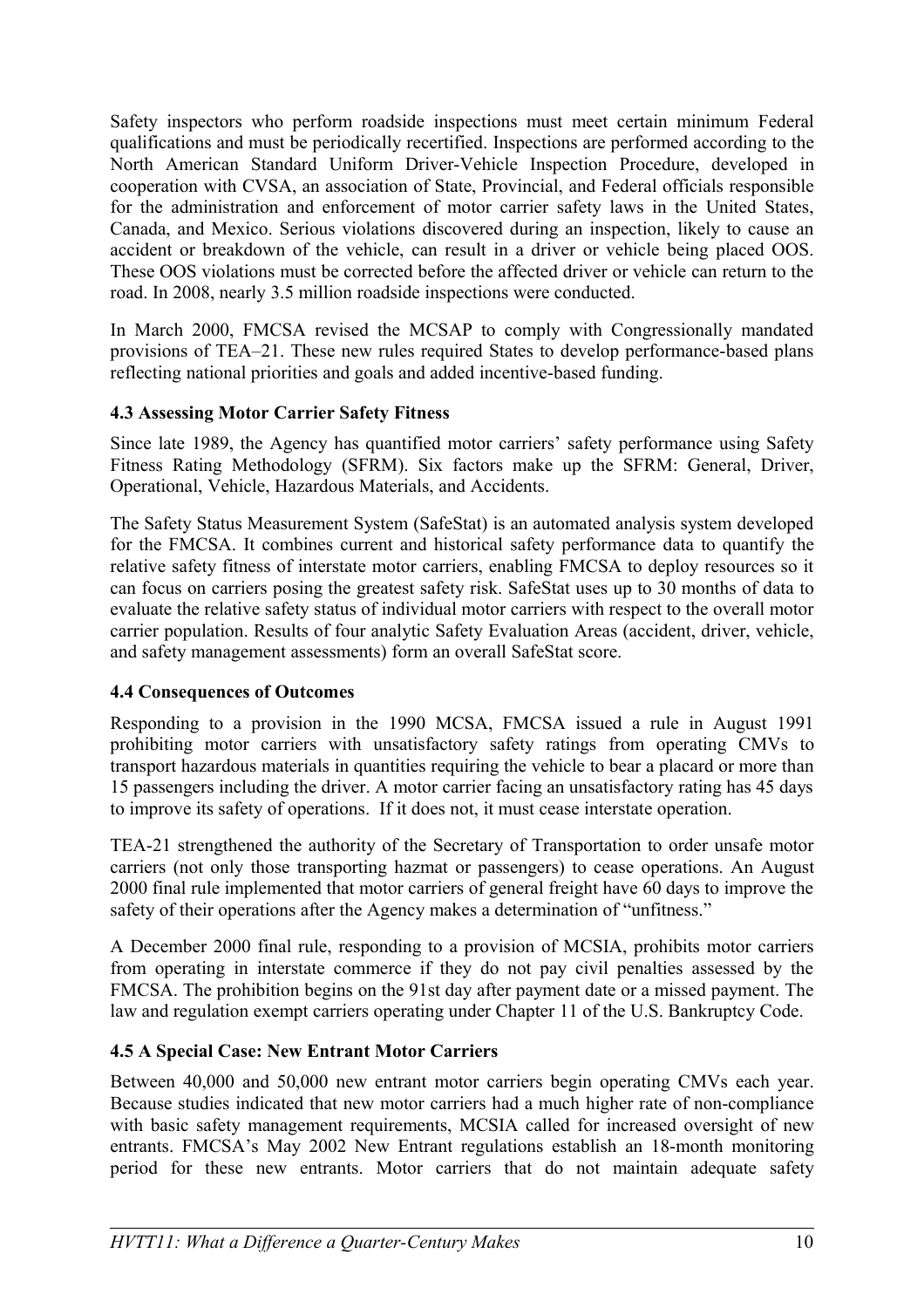management controls may lose their temporary USDOT registration. FMCSA revised the regulations in December 2008, to raise the standards for passing the new entrant safety audit.

## **4.6 The Future: Comprehensive Safety Analysis (CSA) 2010**

Through its CSA 2010 initiative, FMCSA is developing a new safety oversight program. CSA 2010 will draw far more heavily on performance data and trends (specifically from roadside inspection data) and would use a broader array of compliance interventions. CSA 2010 also will replace SafeStat's four elements with a more detailed seven-element Safety Measurement System. Pilot testing of the program is underway, and the Agency is developing regulations to implement the program.

#### **5. Results: Safety Improvements Quantified**

Having presented a summary of CMV safety laws enacted and regulations published in the last 25 years (and earlier), it is appropriate to assess trends in CMV-involved crashes. Although it is possible to draw quantitative correlations between specific regulations and crash outcomes, it is very challenging to do so because of the complex interactions between regulations implemented during parallel time frames, as well as changes in individual motor carrier safety practices that are not often described in the open literature. Nonetheless, it is instructive to describe long-term trends.

CMV crash trends are presented using a variety of metrics. The source for all fatality data is the Fatality Analysis Reporting System, maintained by NHTSA. Figure 1 shows numerical trends for fatal crashes, CMVs involved, and occupant and total fatalities. Figure 2 focuses on rate-based trends for occupant and total fatalities in heavy-truck-involved crashes, based upon the number of power-units registered. Figure 3 updates work by Lyman and Braver (2002), who presented crash rate trends using a denominator of the U.S. population. Figure 4 compares highway exposure, using the vehicle-miles-traveled metric, and compares it to the Freight Transportation Services Index maintained by the USDOT.



**Figure 1 – Commercial Vehicle Fatal Crash Trends**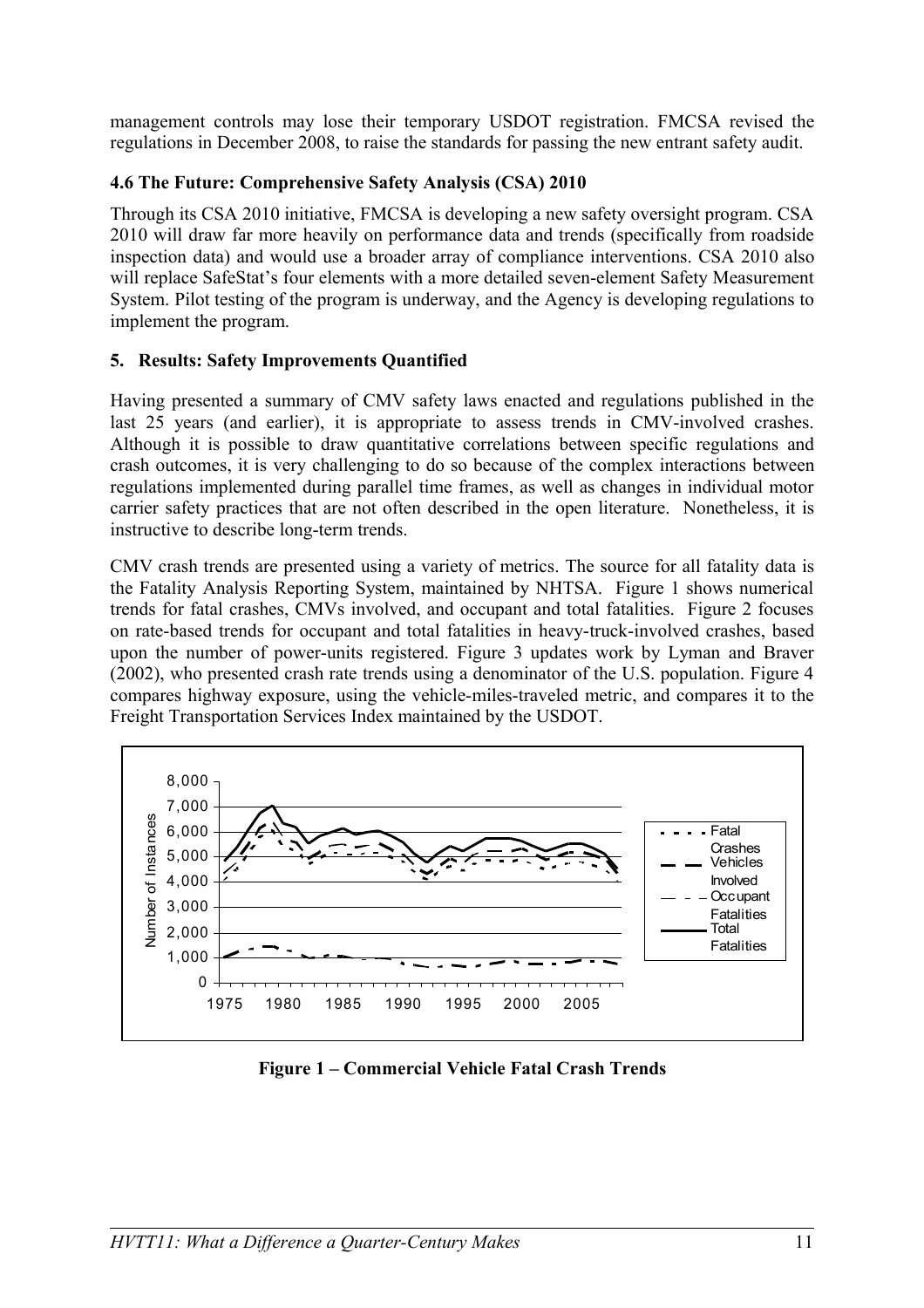

**Figure 2 – Large Truck Registrations and Vehicle-Based Fatality Rates**



**Figure 3 - Fatality Rates in Large Truck Crashes, Population-Based Rates**